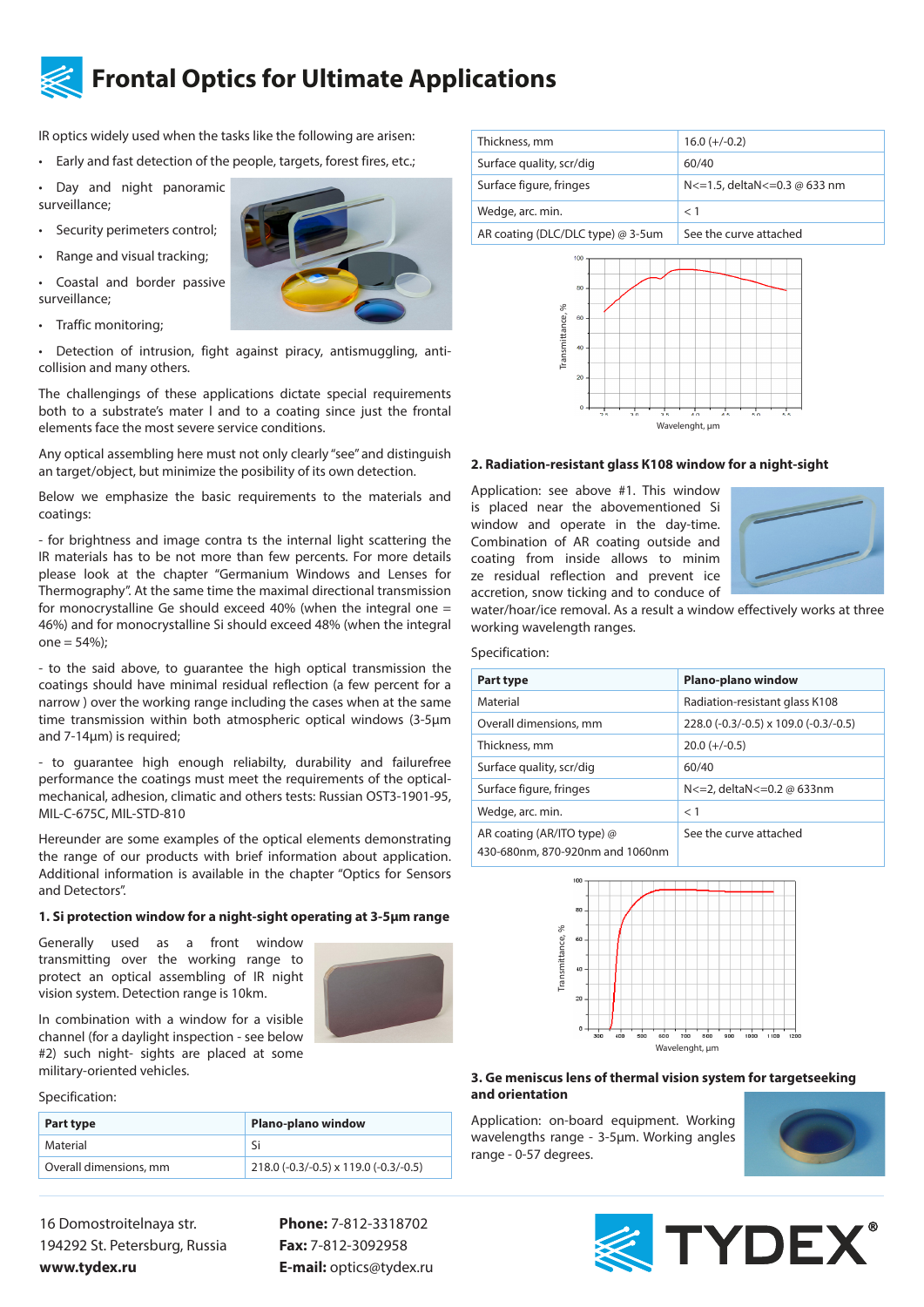

## **Frontal Optics for Ultimate Applications**

Specification:

| Part type                          | <b>Meniscus lens</b>      |
|------------------------------------|---------------------------|
| Material                           | Ge                        |
| Diameter, mm                       | 36.0 (-0.05/-0.08)        |
| Central thickness, mm              | $2.4 (+/-0.1)$            |
| EFL tolerance, %                   | $+/-2$                    |
| Surface quality, scr/dig           | 60/40                     |
| Surface figure, fringes            | N<=2, deltaN<=0.2 @ 633nm |
| AR coating (BBAR/BBAR) @ 3.6-4.8µm | See the curve attached    |



## **4. Ge protection window for a night-sight operati at 8-12 μm range**

Application: periscopic night-sight for the armoured vehicles. Detection range (the target like a tank) is 3km.



Specification:

| Plano-plano window                       |
|------------------------------------------|
| Ge                                       |
| $156.0 (+0/-0.2) \times 130.0 (+0/-0.2)$ |
| $10.0 (+/-0.1)$                          |
| 60/40                                    |
| N<=5, deltaN<=0.5 @ 633nm                |
| See the curve attached                   |
|                                          |



#### **5. Ge protection meniscus lens for infrared imaging camera operating at 7-14μm**

Application - passive surveillance system of long-distance targets as well as large area monitoring in real time regime. The feature of the system is automatic detection and target's tracking.



16 Domostroitelnaya str. 194292 St. Petersburg, Russia **www.tydex.ru** 

**Phone:** 7-812-3318702 **Fax:** 7-812-3092958 **E-mail:** optics@tydex.ru Vehicle detection range is 7km.

Human detection range is 3km.

Specification:

| Part type                                    | <b>Meniscus lens</b>          |
|----------------------------------------------|-------------------------------|
| Material                                     | Ge                            |
| Diameter, mm                                 | 154 (-0.145/-0.245)           |
| Central thickness, mm                        | $11.0 (+/-0.1)$               |
| EFL tolerance, %                             | $+/-2$                        |
| Surface quality, scr/dig                     | 60/40                         |
| Surface figure, fringes                      | N <= 10, deltaN <= 2 @ 633 nm |
| AR coating (DLC/BBAR type) @<br>$7-14 \mu m$ | See the curve attached        |



### **6. ZnSe protecti meniscus lens for a land-based thermal vision system**

Application - monitoring, seeking and tracking of various flying objects.

## Specification:

| Part type                                              | <b>Meniscus lens</b>                                                        |
|--------------------------------------------------------|-----------------------------------------------------------------------------|
| Material                                               | CVD-7nSe                                                                    |
| Diameter, mm                                           | 130.0 (-0.043/-0.143)                                                       |
| Central thickness, mm                                  | $12.1 (+/-0.02)$                                                            |
| EFL tolerance, %                                       | $+/- 2$                                                                     |
| Surface quality, scr/dig                               | 60/40                                                                       |
| Surface figure, fringes                                | N<=2, deltaN<=0.2 @ 633nm<br>(deltaN<=0.1 in central area of<br>$D33.5$ mm) |
| AR coating (BBAR/BBAR) @ 3-5um as<br>well as for 550nm | see the curve attached                                                      |